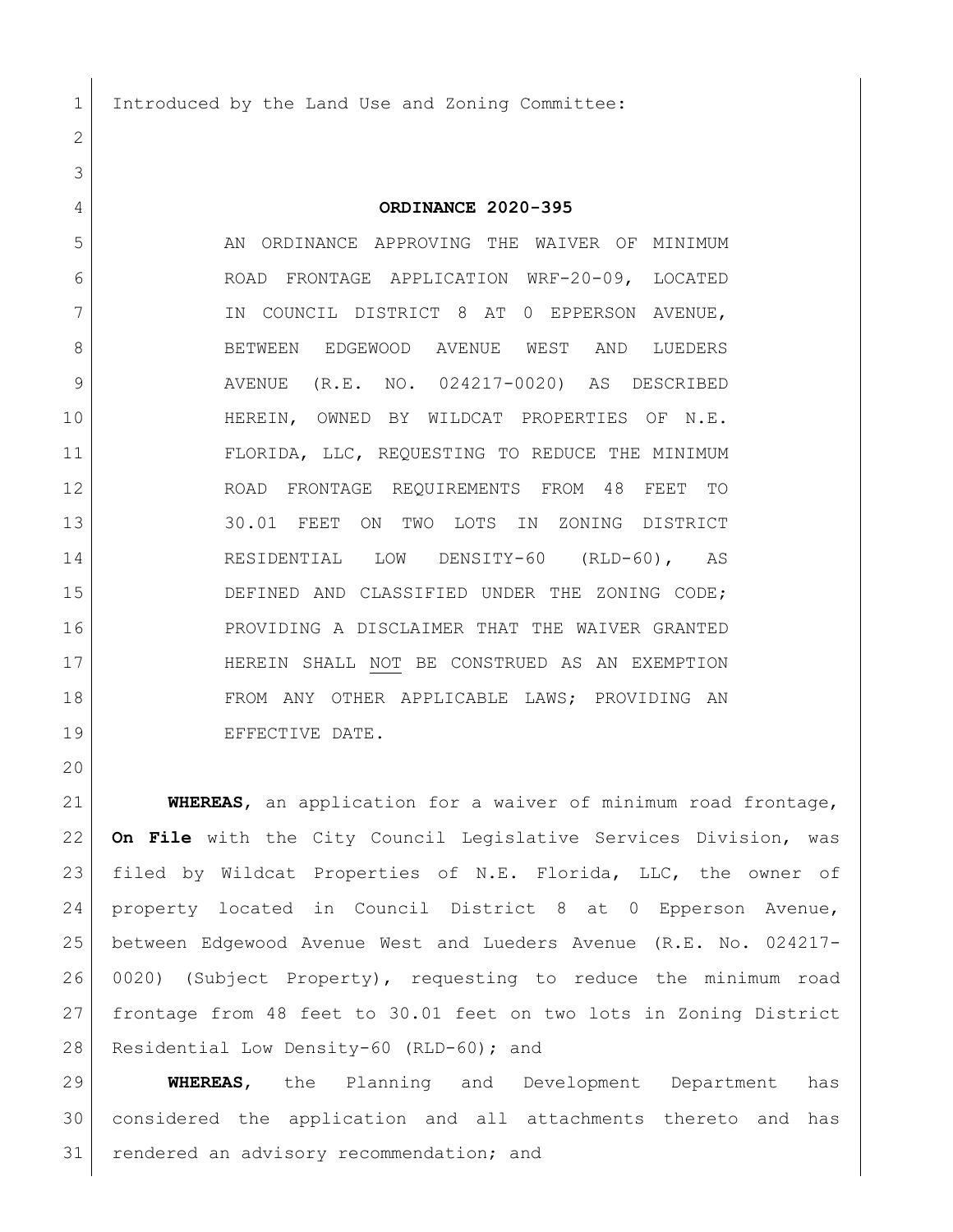**WHEREAS**, the Land Use and Zoning Committee, after due notice held a public hearing and having duly considered both the testimonial and documentary evidence presented at the public hearing, has made its recommendation to the Council; and

 **WHEREAS**, taking into consideration the above recommendations and all other evidence entered into the record and testimony taken at the public hearings, the Council finds that: (1) there are practical or economic difficulties in carrying out the strict 9 letter of the regulation; (2) the request is not based exclusively upon the desire to reduce the cost of developing the site or to circumvent the requirements of Chapter 654 (Code of Subdivision Regulations); (3) the proposed waiver will not substantially 13 diminish property values in, nor alter the essential character of, the area surrounding the site and will not substantially interfere with or injure the rights of others whose property would be 16 affected by the waiver; (4) there is a valid and effective easement for adequate vehicular access connected to a public street which is maintained by the City or an approved private street; and (5) the proposed waiver will not be detrimental to the public health, safety or welfare, result in additional expense, the creation of nuisances or conflict with any other applicable law; now, therefore

 **BE IT ORDAINED** by the Council of the City of Jacksonville: **Section 1. Adoption of Findings and Conclusions.** The Council has reviewed the record of proceedings and the Staff Report of the Planning and Development Department and held a public hearing concerning application for waiver of road frontage WRF-20- 09. Based upon the competent, substantial evidence contained in 28 | the record, the Council hereby determines that the requested waiver of road frontage meets the criteria for granting a waiver contained in Chapter 656, *Ordinance Code*. Therefore, Application WRF-20-09 is hereby **approved**.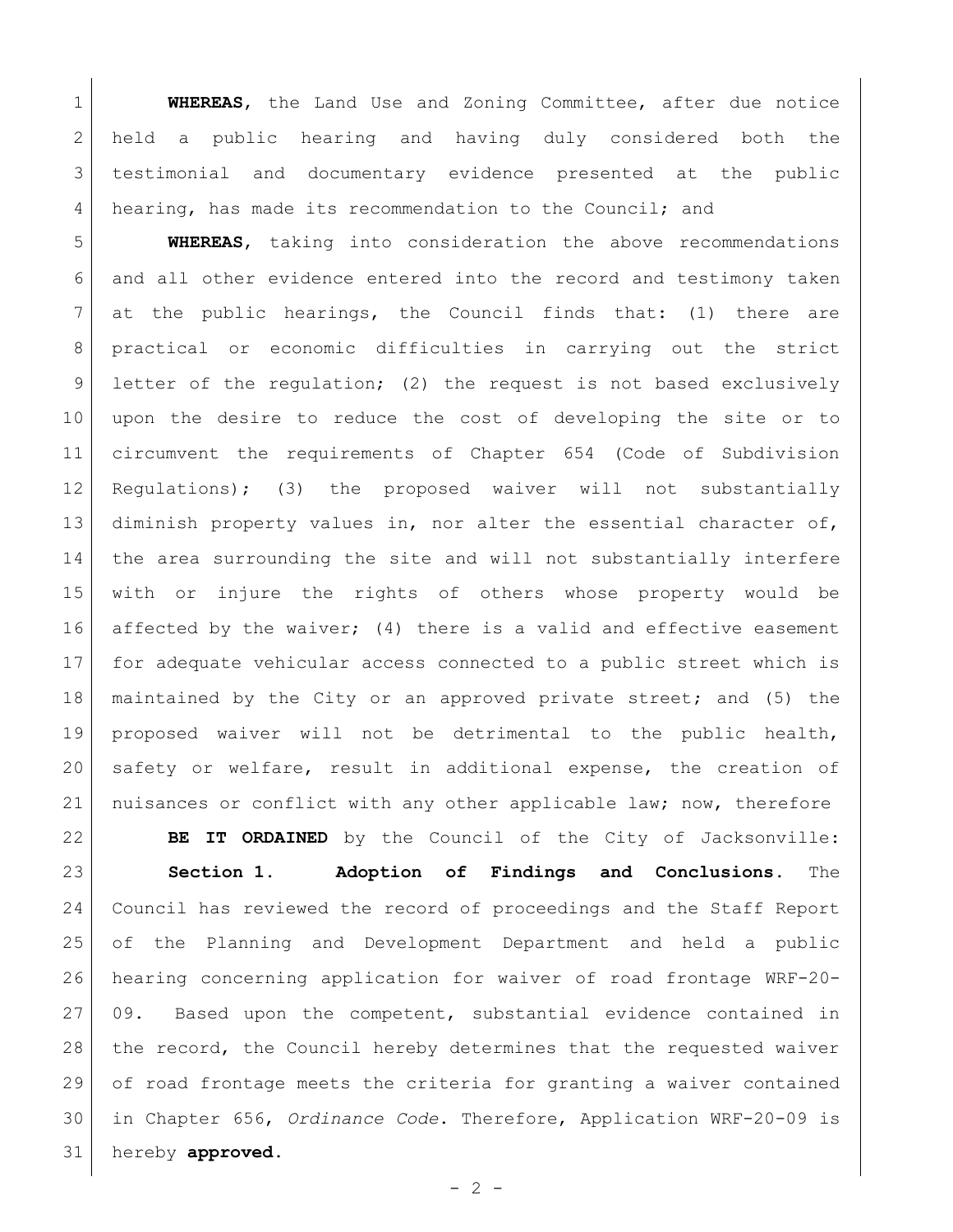**Section 2. Owner and Description.** The Subject Property is owned by Wildcat Properties of N.E. Florida, LLC, and is legally described in the **Exhibit 1** dated June 11, 2020, and graphically depicted in **Exhibit 2, attached hereto**. The agent is Anthony S. Sessions, 1965 Glenfield Crossing Court, St. Augustine, Florida 32092; (904) 608-4691.

 **Section 3. Distribution by Legislative Services.**  Legislative Services is hereby directed to mail a copy of this 9 | legislation, as enacted, to the applicant and any other parties to this matter who testified before the Land Use and Zoning Committee or otherwise filed a qualifying written statement as defined in Section 656.140(c), *Ordinance Code*.

 **Section 4. Disclaimer.** The waiver of road frontage granted herein shall **not** be construed as an exemption from any 15 other applicable local, state, or federal laws, regulations, requirements, permits or approvals. All other applicable local, state or federal permits or approvals shall be obtained before commencement of the development or use and issuance of this waiver 19 of road frontage is based upon acknowledgement, representation and 20 confirmation made by the applicant(s), owner(s), developer(s) and/or any authorized agent(s) or designee(s) that the subject business, development and/or use will be operated in strict compliance with all laws. Issuance of this waiver of road frontage does **not** approve, promote or condone any practice or act that is 25 prohibited or restricted by any federal, state or local laws.

 **Section 5. Effective Date.** The enactment of this Ordinance shall be deemed to constitute a quasi-judicial action of the City Council and shall become effective upon signature by the Council President and Council Secretary. Failure to exercise the waiver, if herein granted, by the commencement of the use or action herein approved within one year of the effective date of this

 $- 3 -$